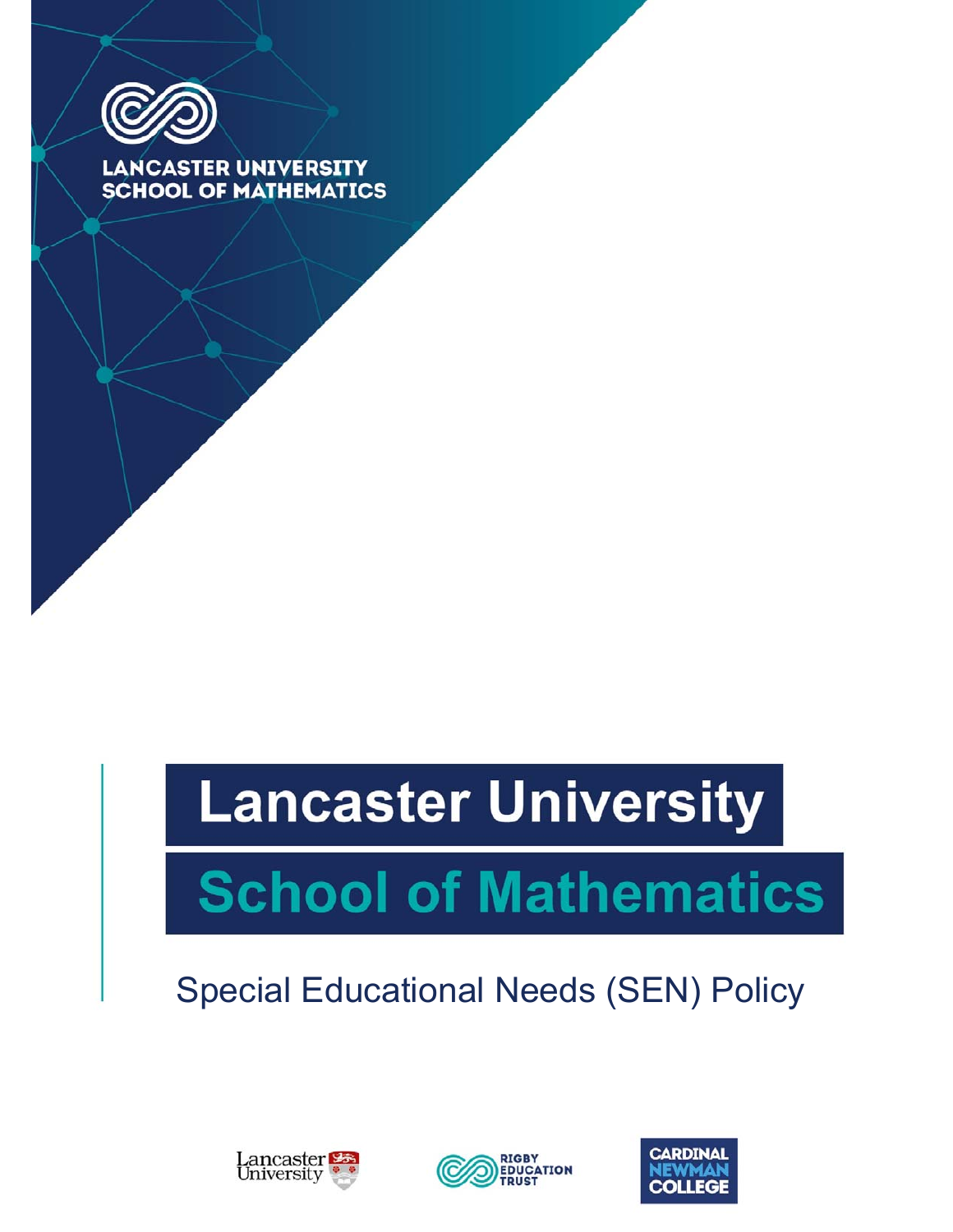| <b>Title</b>           | <b>Special Educational Needs (SEN) Policy</b> |
|------------------------|-----------------------------------------------|
| <b>Version</b>         | S <sub>0</sub> 3                              |
| <b>Approval Status</b> | Approved                                      |
| <b>Document Owner</b>  | Head of School                                |
| <b>Classification</b>  | External                                      |
| <b>Review Date</b>     | 01/04/2023                                    |
| <b>Last Reviewed</b>   | 16/05/2022                                    |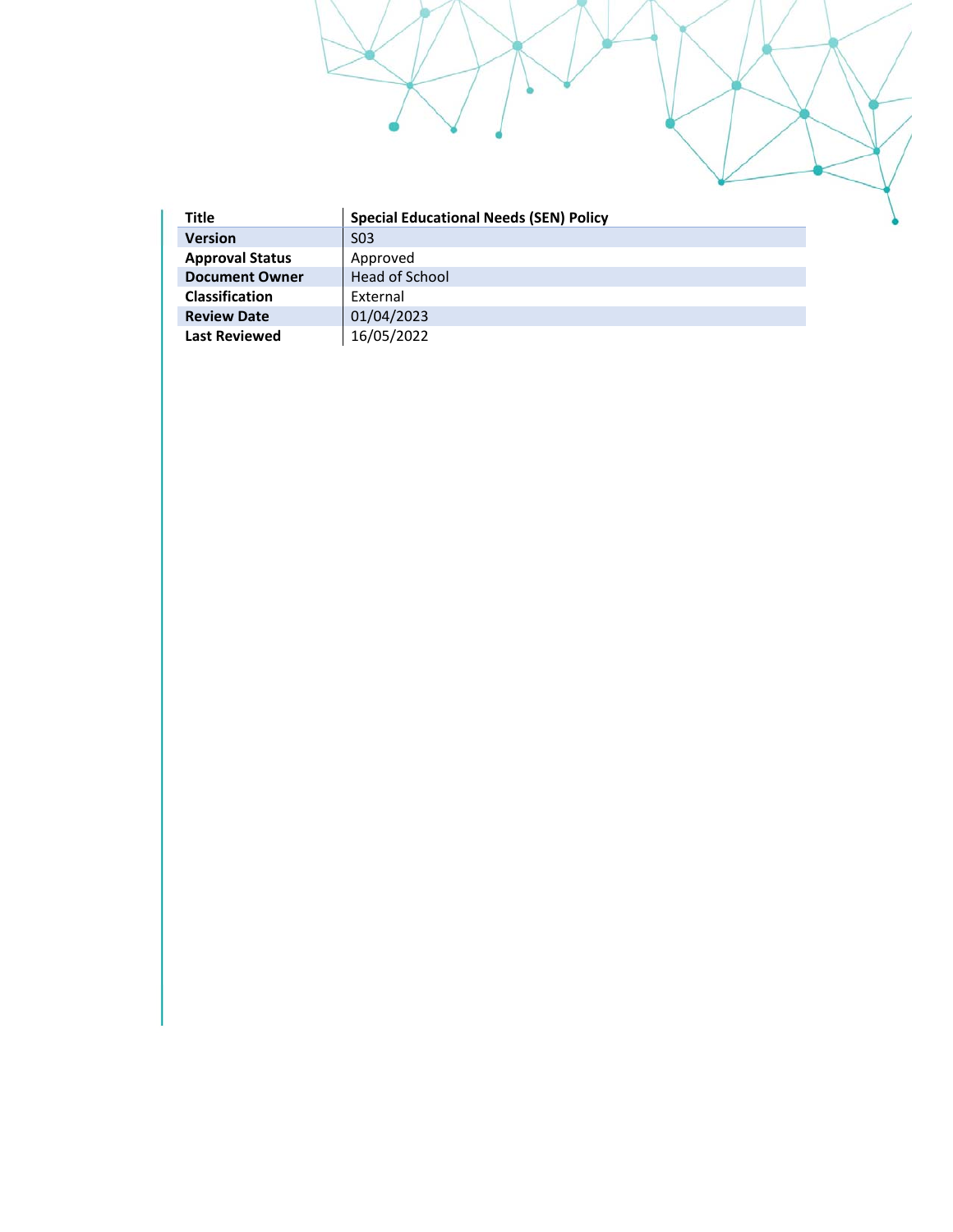# **Contents**

| 1.0. |  |  |
|------|--|--|
| 2.0. |  |  |
| 3.0. |  |  |
| 4.0. |  |  |
| 5.0. |  |  |
| 6.0. |  |  |
| 7.0. |  |  |
| 8.0. |  |  |
|      |  |  |
|      |  |  |
|      |  |  |
|      |  |  |
|      |  |  |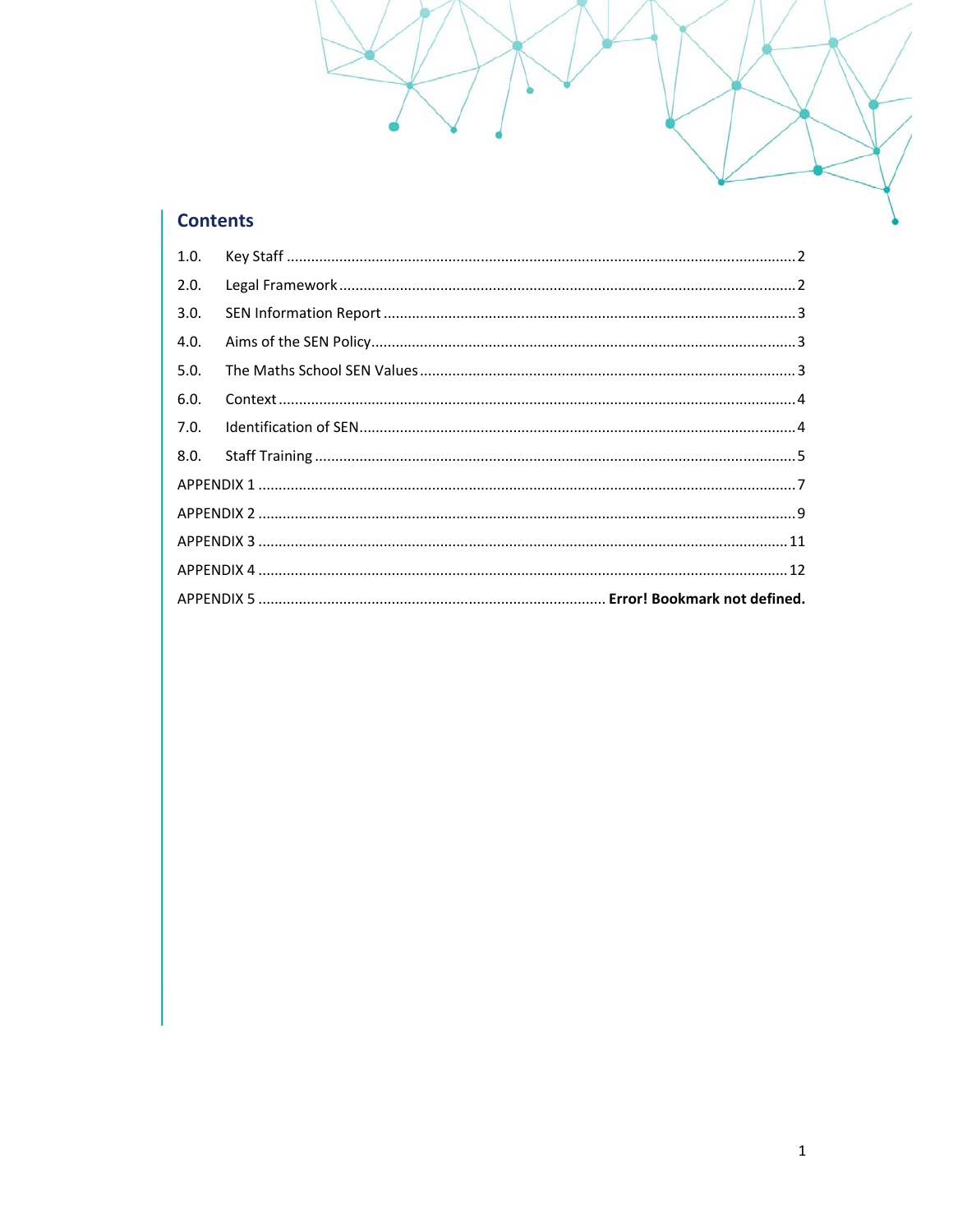# **1.0. Key Staff**

'The SENCO' means the person who has been designated by the Trust Board of the Lancaster University School of Mathematics (henceforth known as LUSoM) to be the School's Special Educational Needs Co‐ordinator.

The SENCO is Francis Goodburn. He is an Assistant Head and a member of the Senior Leadership Team.

Contact details: 01772 460 181

The SEND Governor is (*insert name*).

The Designated Safeguarding Lead is Francis Goodburn.

The member of staff responsible for managing the 16‐19 Bursary Fund and LAC funding is Marie Collins, Business and Outreach Manager.

The member of staff responsible for managing the school's responsibility for meeting the medical needs of students is Francis Goodburn.

# **2.0. Legal Framework**

This policy complies with the statutory requirements laid out in the SEND Code of Practice: 0‐25 Years (May 2015). Chapters 6 and 7 have been written with reference to the following guidance and documents:

- Equality Act 2010: advice for schools (DfE May 2014)
- Special educational needs and disability code of practice: 0-25 years (May 2015)
- Schools SEN Information Report Regulations (2014)
- Statutory Guidance on Supporting Students at School with Medical Conditions (Dec 2015)
- The Lancaster University School of Mathematics Safeguarding Policy
- The Lancaster University School of Mathematics Accessibility Plan
- Teachers Standards (July 2011, updated July 2021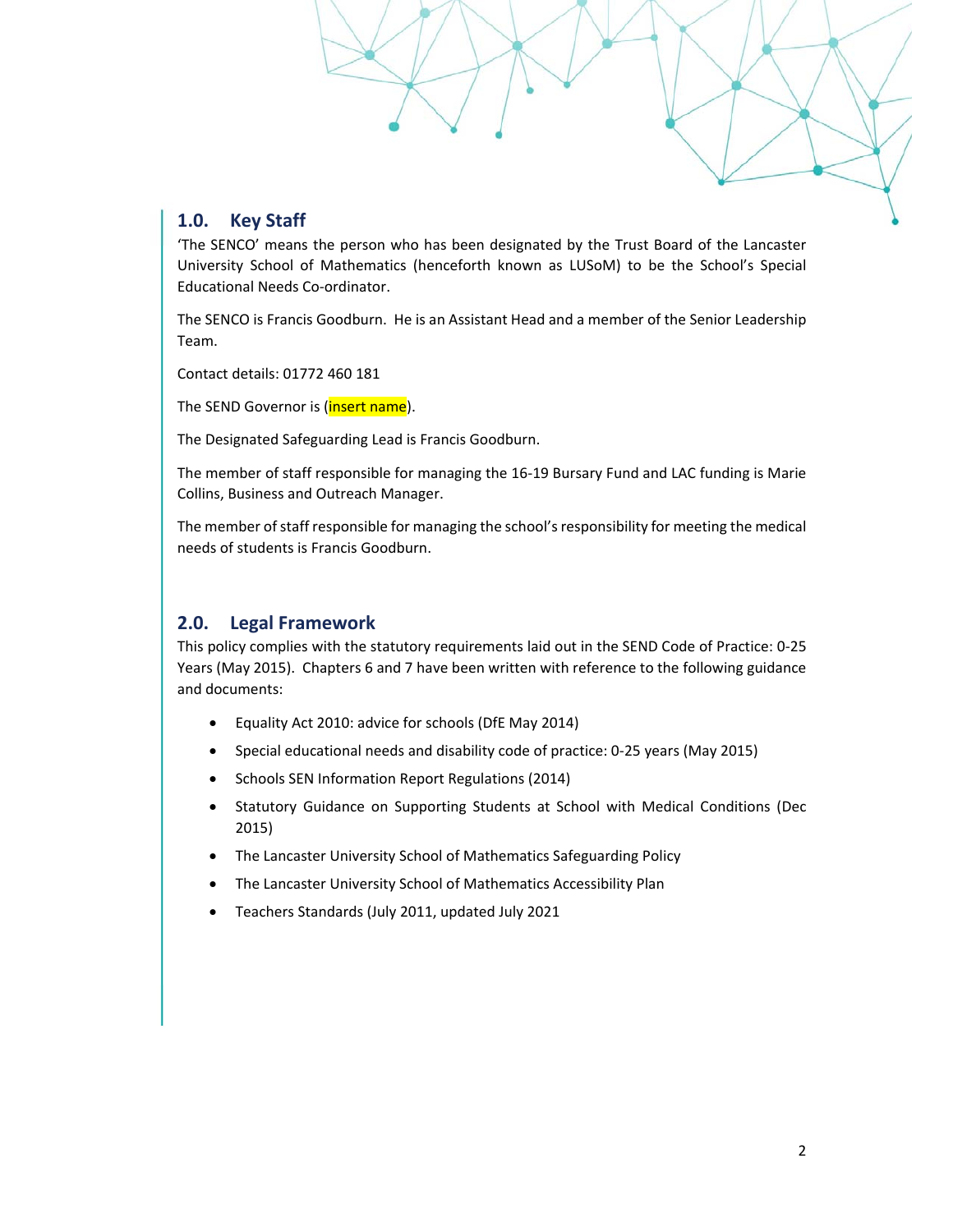# **3.0. SEN Information Report**

In accordance with the SEND Code of Practice: 0‐25 Years, the Lancaster University School of Mathematics Information Report is available on the school website and by hard copy from the school office.

# **4.0. Aims of the SEN Policy**

- 1. To identify and provide for students who have special educational needs and additional needs
- 2. To work within the guidance provided in the SEND Code of Practice
- 3. To operate a 'whole student, whole school' approach to the management and provision of support for special educational needs

The SEND Code of Practice (2015), states that all children and young people are entitled to an education that enables them to make progress so that they:

- achieve their best
- become confident individuals living fulfilling lives, and
- make successful transition into adulthood, whether into employment, further or higher education or training.

# **5.0. LUSoM's SEN Values**

- Every teacher at LUSoM is a teacher of every young person including those with SEN and should therefore support SEN students within the classroom.
- Students are responsible and intelligent individuals who sometimes need additional support to ensure their progress.
- No teacher should put a limit on what a student could potentially achieve.
- If students are involved in decisions about their learning environment and how SEN support is given, they are more likely to behave positively and learn productively.
- The learning experience at LUSoM should contribute positively to the self-esteem of all students.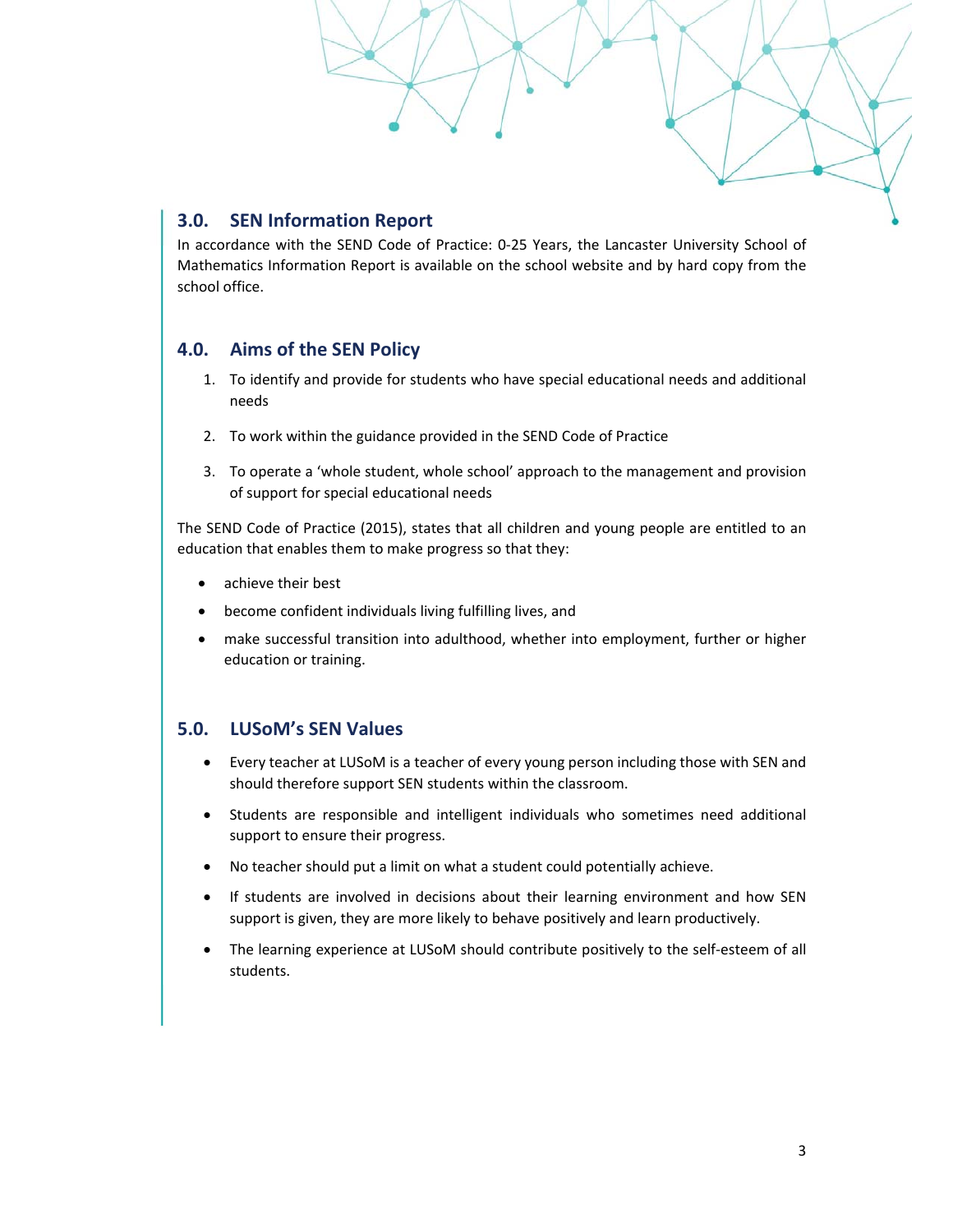- The learning experience at LUSoM should provide and promote equality of opportunity for all students.
- The learning experience at LUSoM should enable all students to grow and develop.
- Every student should have the opportunity to progress beyond school to higher education and/or the workplace and should be given the support to do so, including support for transition to independent living where necessary.

#### **6.0. Context**

A child is defined as having SEN if he or she has a learning difficulty which calls for a special educational provision, namely provision different from or additional to that normally available to students of the same age. A learning difficulty means that the child has significantly greater difficulty in learning than the majority of students of the same age: or, that the child has a disability which hinders them from making use of educational facilities from those generally provided by schools for children of the same age within the same area.

#### **Policy Development and Implementation**

The policy has been shared with all stakeholders including Governors, parents and students on the school website and particularly those families with a son or daughter on LUSoM's Additional Needs register.

The SENCO is responsible for the review, development and implementation of this policy.

#### **7.0. Identification of SEN**

The purpose of identification is to decide what action the school needs to take for the needs of the student to be met. There are four broad areas of need, and these categories are detailed in the SEND Code of Practice as:

- Communication and administration
- Cognition and learning
- Social, emotional, and mental health difficulties
- Sensory and/or physical needs

The school will identify the needs of students by considering their needs as a whole person, which will include not just the special educational needs of the young person.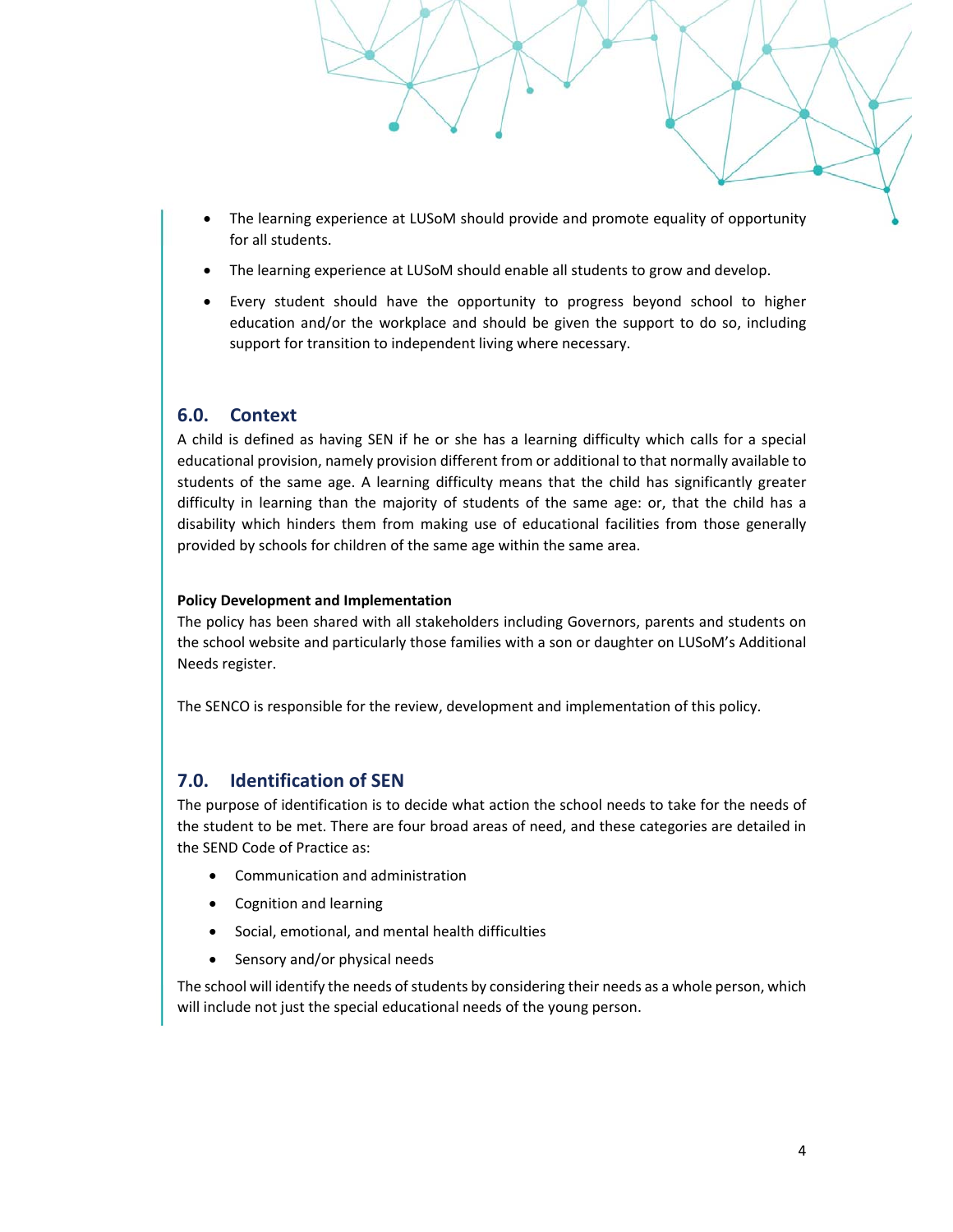The following may impact on progress and attainment but are not SEN:

- Disability (the CoP outlines the 'reasonable adjustments' duty for all settings and schools provided under the current Disability Equality legislation – these alone do not constitute SEN)
- Attendance and punctuality
- Health and welfare
- English as an Additional Language
- Being in receipt of a Bursary Fund Grant
- Being a Looked After Child
- Being the child of a Serviceman/woman

Students with additional needs are identified upon entry to LUSoM through several different methods including their application form, their enrolment form or additional information provided by their school. It is the responsibility of the SENCO in the summer term prior to formal enrolment and in the Autumn term to identify and collate information on incoming Year 12 students to update LUSoM's Additional Needs register accordingly.

Each identified student has an Individual Education Plan (IEP) completed by the SENCO in consultation with the student and parents/carers. The IEP contains details of the need, the category of need, suggested strategies for support and exam access arrangements where required. All students identified with SEN are included in the Maths School Additional Needs register which also contains students with medical conditions and students with exam access arrangements. IEPs and the Additional Needs register are held on the Management Information System.

Further information on the process of identification can be found in LUSoM's Information Report.

#### **8.0. Staff Training**

As part of LUSoM's CPD programme there are dedicated sessions to help to inform, update and train staff in supporting students with SEN led by the SENCO. Where appropriate or required, the SENCO or an external specialist will lead further sessions for the assistance of students who demonstrate more complex needs.

The SENCO will gain the National Award for Special Education Needs Coordination within the first two years of their appointment to the role if they do not already possess this.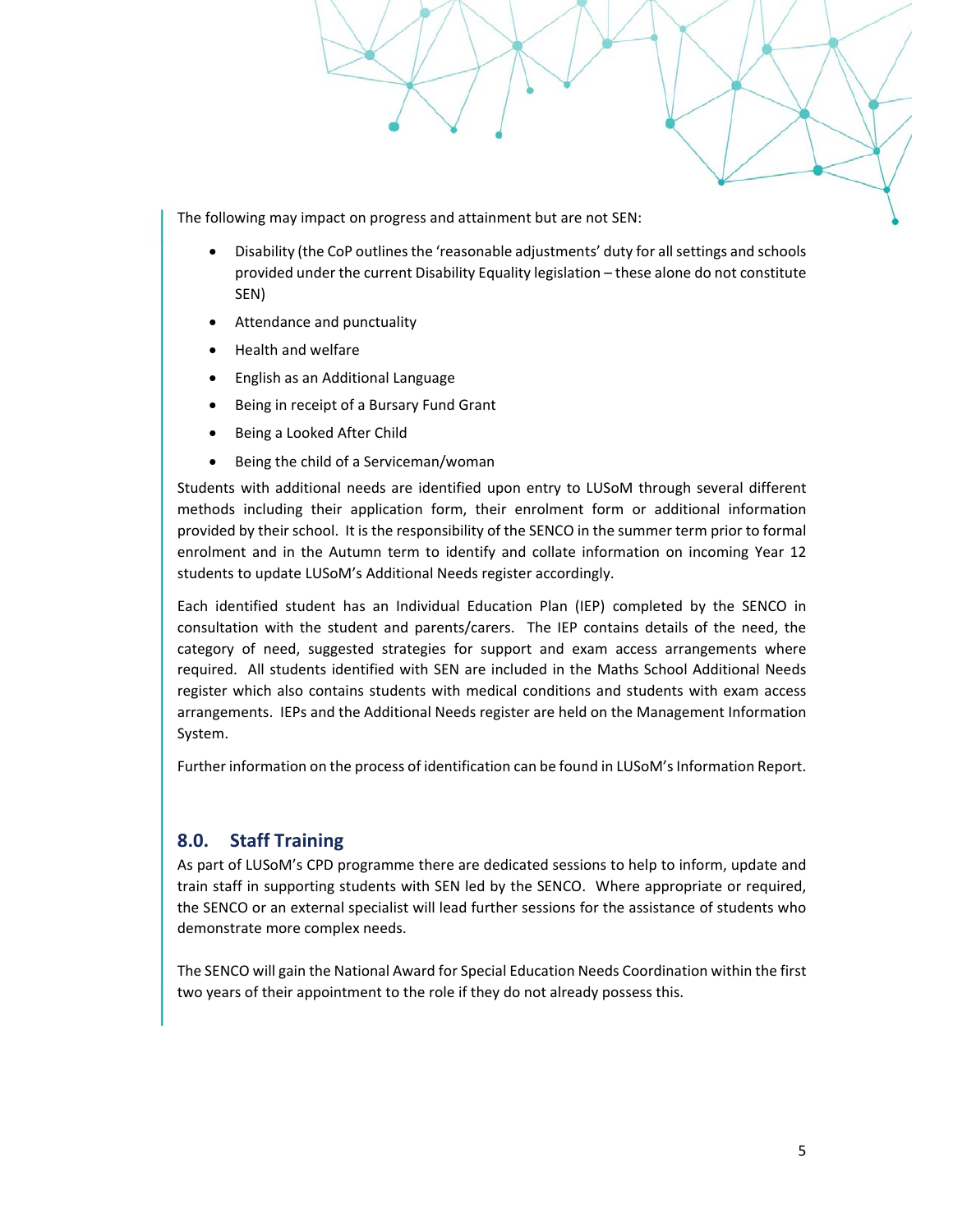In the autumn and spring terms, staff are invited by the SENCO to propose students they have identified for additional support either for exam access arrangements or for inclusion within the Additional Needs register. If appropriate, external specialists will be consulted to support identification.

# **Appendices**

Appendix 1: Specific roles and responsibilities to support students with SEN

Appendix 2: The Graduated Response and EHC Plans

Appendix 3: Admission arrangements

Appendix 4: Access arrangements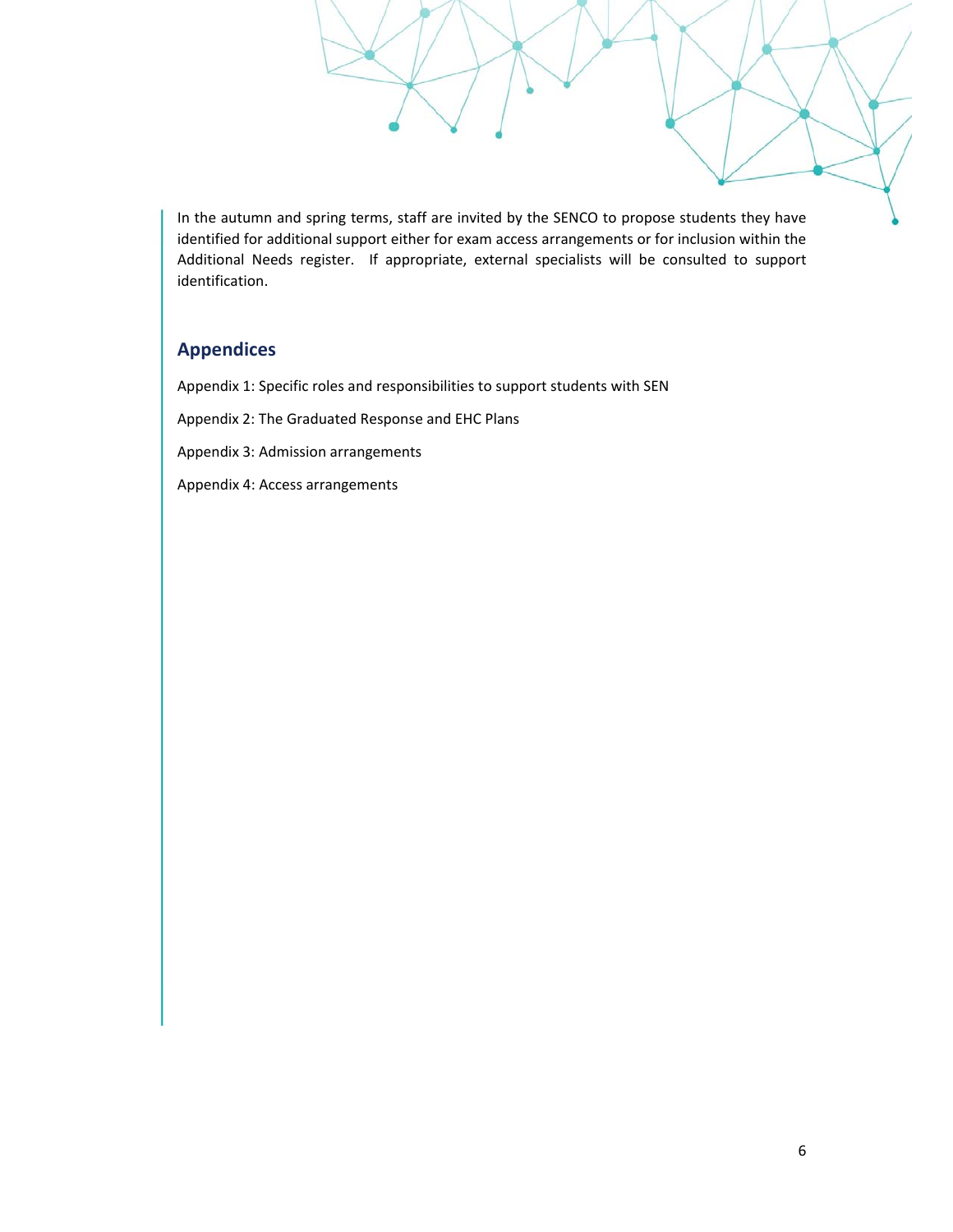#### **Specific Roles and Responsibilities to support students with SEN**

Under the Special Educational Needs and Disability Regulations 2014, the Board of Trustees must ensure that there is a qualified teacher designated as SENCO for the school. This teacher must also hold the postgraduate National SENCO award within 2 years of appointment to the role.

'The SENCO' means the person who has been designated by the Trust Board to be the Special Educational Needs Co‐ordinator for LUSoM.

*The Special Educational Needs Coordinator (SENCO)* is responsible for:

- Using data and information provided to identify and monitor all students with SEN
- Informing teaching staff of students with SEN and the provision needed
- Maintaining and updating LUSoM's Additional Needs register
- Ensuring the correct provision is in place for all students with SEN through completion of Individual Education Plans with student and parent/carer input and staff input, where appropriate
- Monitoring, evaluating and reviewing the curriculum that is in place, including an SEN perspective, through learning walks and lesson observations
- Ensuring that access arrangements are in place, when required, for internal and external examinations
- Coordinating smooth transition to higher education establishments for students with SEN, initiating communication and organising meetings where appropriate
- Supporting smooth transition to the next stage of education, employment or training for students with SEN
- Conducting Annual Reviews and monitoring progress of those students with an Education Health Care plan and monitoring the process of transferring Statements over to EHC plans
- Liaising with parents of pupils with SEN at Open Days, Interview Evenings, Enrolment and Consultation Days.
- Initiating contact with new students and parents/carers with EHC plans prior to starting at LUSoM to ensure student needs are fully understood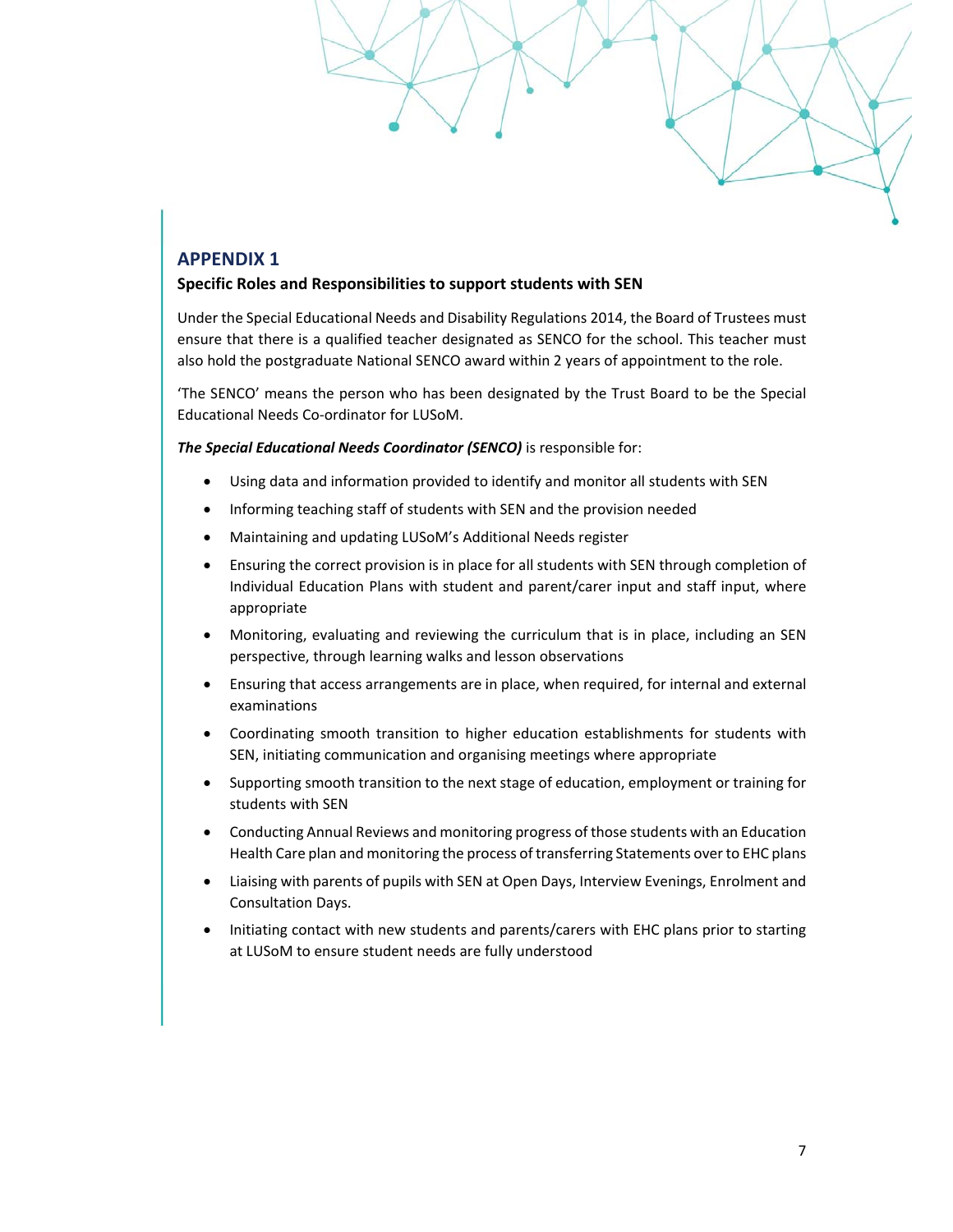Liaising with outside agencies where necessary to ensure that the full range of support is available to students. These include the Child and Adult Mental Health Service, Social Services, Health Services and counselling services

#### *Teaching staff* are responsible for:

- Meeting the individual needs of the students in their classes by regularly checking and acting upon information provided by the SENCO
- Ensuring schemes of learning are appropriate for the needs of all students that they teach
- Attending training provided by the SENCO
- Using differentiation appropriately in all lessons and implementing advice and guidance from the SENCO and student IEPs
- Setting achievable but aspirational targets for all individual students and evaluating the success of these targets, considering these alongside any information in the IEP and/or **FHCP**
- Contributing to the Annual Review of Statemented students or those with EHC plans
- Referring students who are having difficulties to the SENCO and updating student progress on LUSoM's MIS system

#### *Senior Leadership Team and Board of Trustees*

- The Head of School and the Senior Leadership Team have the responsibility to ensure the implementation of the SEN Policy and the timely update of the SEN Information Report
- The Trustee for SEN plays a vital role in ensuring that SEN stays on LUSoM's agenda and should make every effort to ensure that the necessary special arrangements are made for students with SEN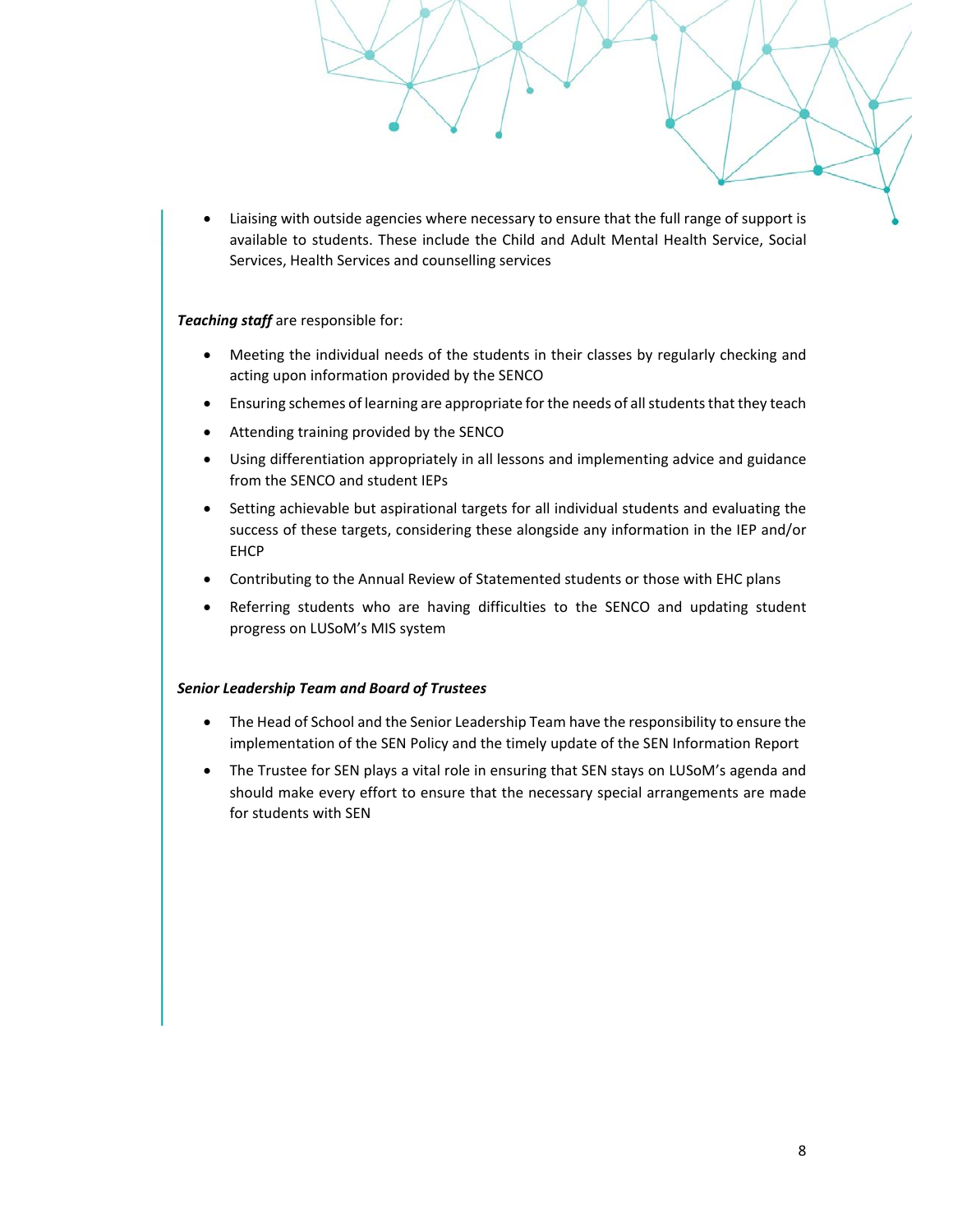#### **The Graduated Response and EHC Plans**

#### *The Graduated Response Process*

Where a student is identified with SEN, LUSoM will take action to remove barriers to achievement and put effective SEN provision in place. This takes place in the form of a four‐part cycle known as the Graduated Response of assessment, planning, doing and reviewing.

*Stage 1: Assessment* 

LUSoM has a clear and structured approach to identifying and responding to Special Education Needs. The school recognises the importance of identifying students' additional education needs and strives to identify these at the earliest point possible, with consequent follow up of effective provision to improve long term outcomes. Additional needs will be identified through open days, applications, interview, enrolment, information from feeder schools, parents/carers, students, teachers and external agencies.

The SENCO and subject teachers will make regular assessments of progress for all students. They will seek to identify students making less than expected progress given their age and individual circumstance.

This can be characterised by progress which:

- is significantly slower than that of their peers starting from the same baseline
- fails to match or better the student's previous rate of progress
- fails to close the attainment gap between the student and their peers
- widens the attainment gap.

It can also include measures of progress in areas other than attainment, such as behavioural, emotional and social skills. Identified students are referred to the SENCO for additional assessment of need.

Staff will use LUSoM's MIS system to record details of need, category of need, implications for teaching and support including target setting and exam access arrangements.

#### *Stage 2: Plan*

Once a student has been identified as requiring additional support, parents/carers will be formally notified of the intervention and support in place by the SENCO. Parents/carers will also be notified of a student being placed or removed from the Additional Needs register. All students who are placed on the SEN list within the Additional Needs register will have an Individual Educational Plan drawn up by the SENCO in consultation with the student to outline their specific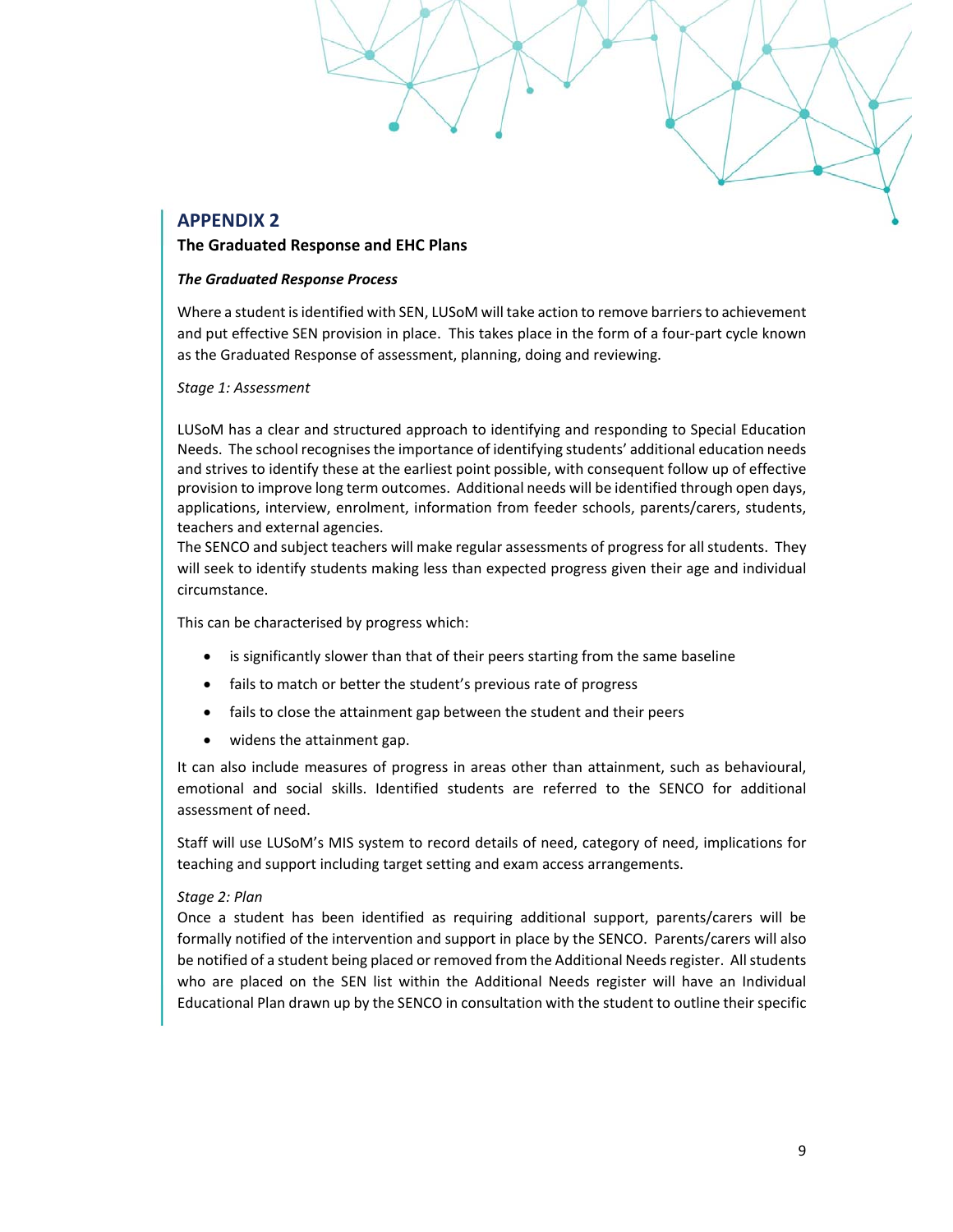needs and to inform staff of how to differentiate their lessons to provide quality first teaching and inclusive education for the individual.

#### *Stage 3: Do*

All teachers are teachers of SEN and therefore will remain responsible for working with students on a daily basis, with support and advice from the SENCO. They have responsibility, as explained in Appendix 1 of the SEN policy, to ensure the IEPs are used to support students in the classroom and during assessments.

#### *Stage 4: Review*

The effectiveness of support and intervention is reviewed by the Assistant Head (Pastoral) throughout the year. Impact will be measured through academic progress, attendance and parental, student and staff feedback. Where a student continues to make less than expected progress, despite evidence‐based support, the school will consider involving specialist agencies if required for diagnostic testing.

If at any time a parent/carer has concerns about their child, they are able to communicate with the SENCO by email or phone to discuss further.

#### *Education Health Care Plans*

Parents/guardians have the right to request an Education Health Care Needs Assessment if they believe that, despite LUSoM taking relevant and purposeful action in identifying, assessing and meeting the needs of their child, they still have not made expected progress.

Parents can request an Education Health Care Needs Assessment by contacting the SENCO to discuss this further.

The following people have the rights to ask the Local Authority to conduct an Education Health Care Needs Assessment for a young person aged between 0‐25:

- The young person's parent or guardian
- The young person over the age of 16 but below the age of 25, and
- A person acting on behalf of a school or post 16 institution (preferably with the knowledge of the young person).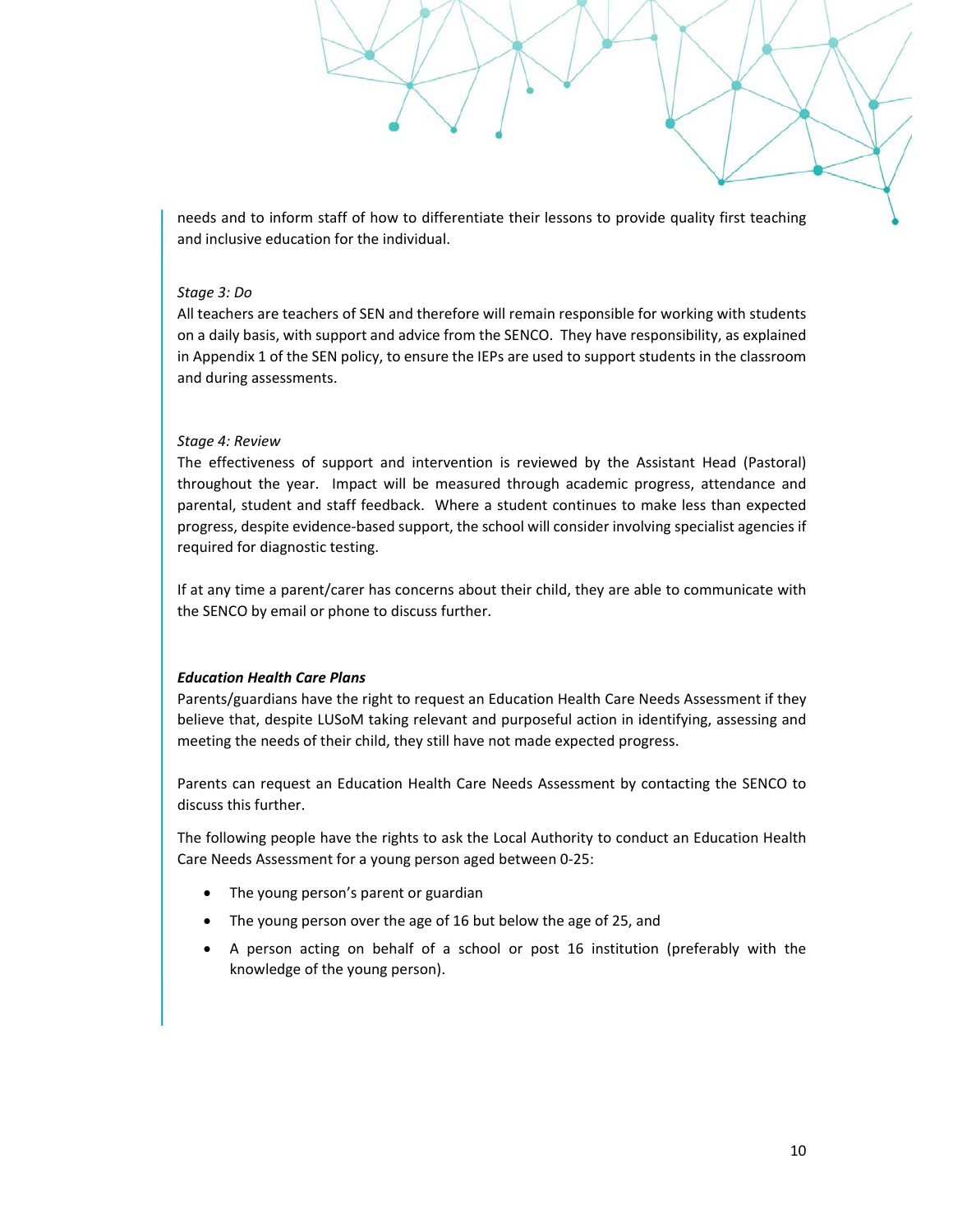#### **Admissions Arrangements**

For further information about LUSoM's admissions process, the Admissions Policy is available publicly on the school website or can be obtained via the school office.

#### **Equality and Diversity**

In operating admissions arrangements, LUSoM will do everything it reasonably can to enable every student to perform at their best, and in making acceptance decisions will not discriminate between students on the grounds of race, sexual orientation, sex, disability, faith, gender identity, marital/civil partner status or pregnancy/maternity provided they meet the criteria for entry. LUSoM's Equality Statement and objectives are available on the school's website.

#### **Admissions and students with SEN**

LUSoM is keen to ensure that no applicant who has a learning or physical disability, or has a registered Special Educational Need, or has a Statement of Need or Education Health Care plan is dissuaded from making an application if they meet the admissions criteria. The school undertakes to fulfil its anticipatory duty to make reasonable adjustments to avoid substantial damage to any applicant.

If an applicant applying to the school requires particular arrangements to be made for the aptitude test or for the interview, the parents/carers or the applicant should contact the school at the time of the application.

Students with SEN and their parents/carers are invited to view the school along with all other prospective students and their parents at an Open Day, or on a private tour through appointment via the SENCO.